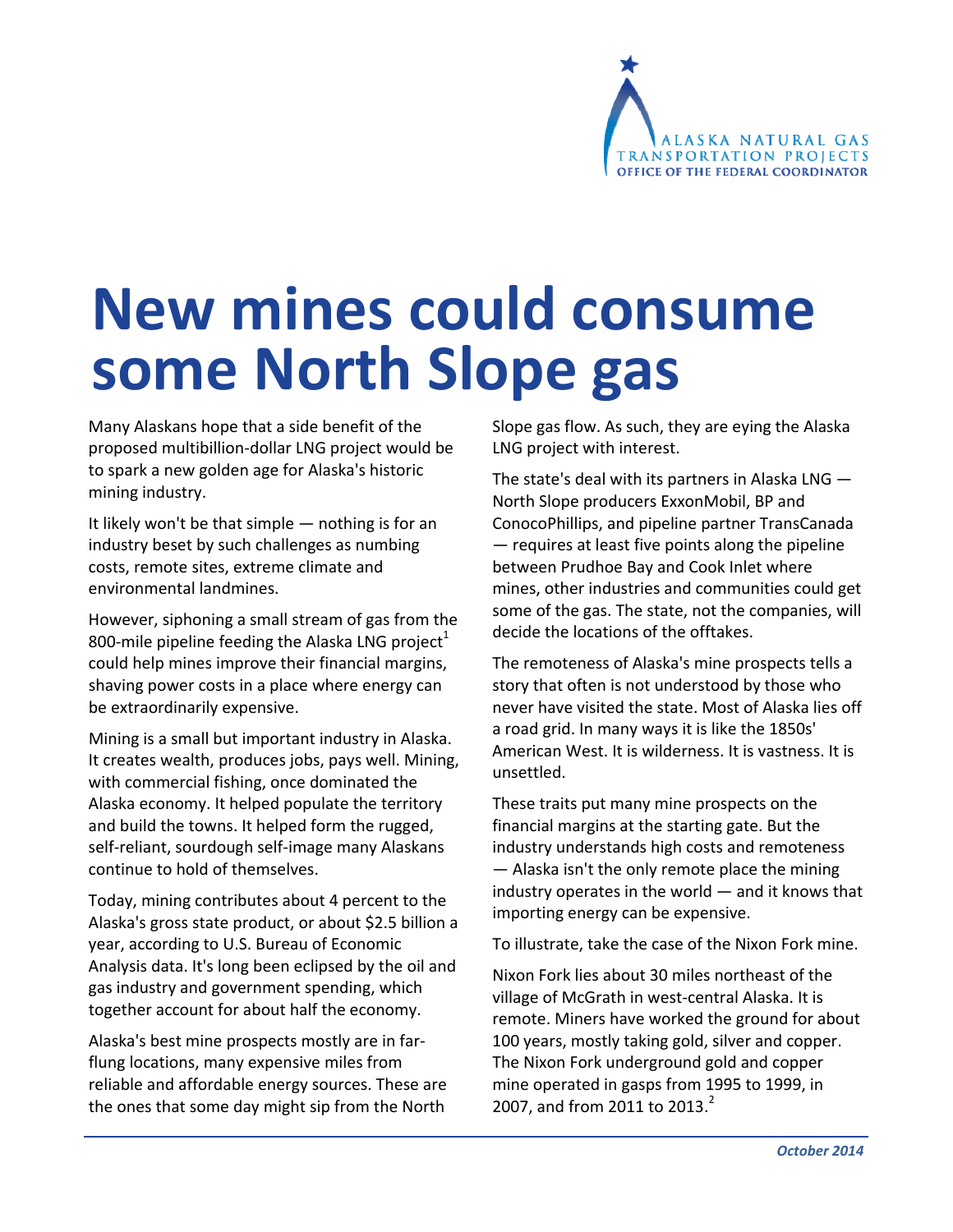Diesel fueled Nixon Fork's power generators. For getting fuel to the site, the expensive option was the only option. Mystery Creek Resources, the mine operator, hauled in diesel aboard DC‐6 and C ‐130 Hercules planes. The mine shut down in 2013 as the operator experienced financial problems.<sup>3</sup> (Gold and copper prices fell in 2013.)

#### **SIX BIG MINES**

construction sites is a different kind of

Six big mines dominate production in Alaska, although many, many small placer gold operations — several hundred of them — dot the summer landscape. (Rock, sand and gravel mining for

one‐third the value of Alaska's mineral production. Canadian company Teck Resources operates Red Dog.

Another world‐class resource is the Greens Creek Mine, which also started in 1989. Its money rock is silver, but it also produces lead, zinc and gold. Idaho‐based Hecla Mining runs operations at the mine on Admiralty Island in Southeast Alaska.

Three of the other big mines target gold:

 Fort Knox near Fairbanks, run by Kinross Gold, a Canada‐based global operator. The first gold was poured in 1996.

business and not considered for this report.) Besides gold, Alaska mines primarily produce coal, silver, lead and zinc, especially zinc. The Red Dog zinc, lead

and silver mine in remote Northwest Alaska, above the Arctic Circle, is one of the world's largest zinc producers. It started up in 1989, signaling a renaissance of an industry in Alaska that had limped along for decades, really since the start of World War II.

Until gold prices broke into the stratosphere in recent years, Red Dog's zinc production alone typically exceeded the collective production from all Alaska gold mining. Still, Red Dog accounts for perhaps

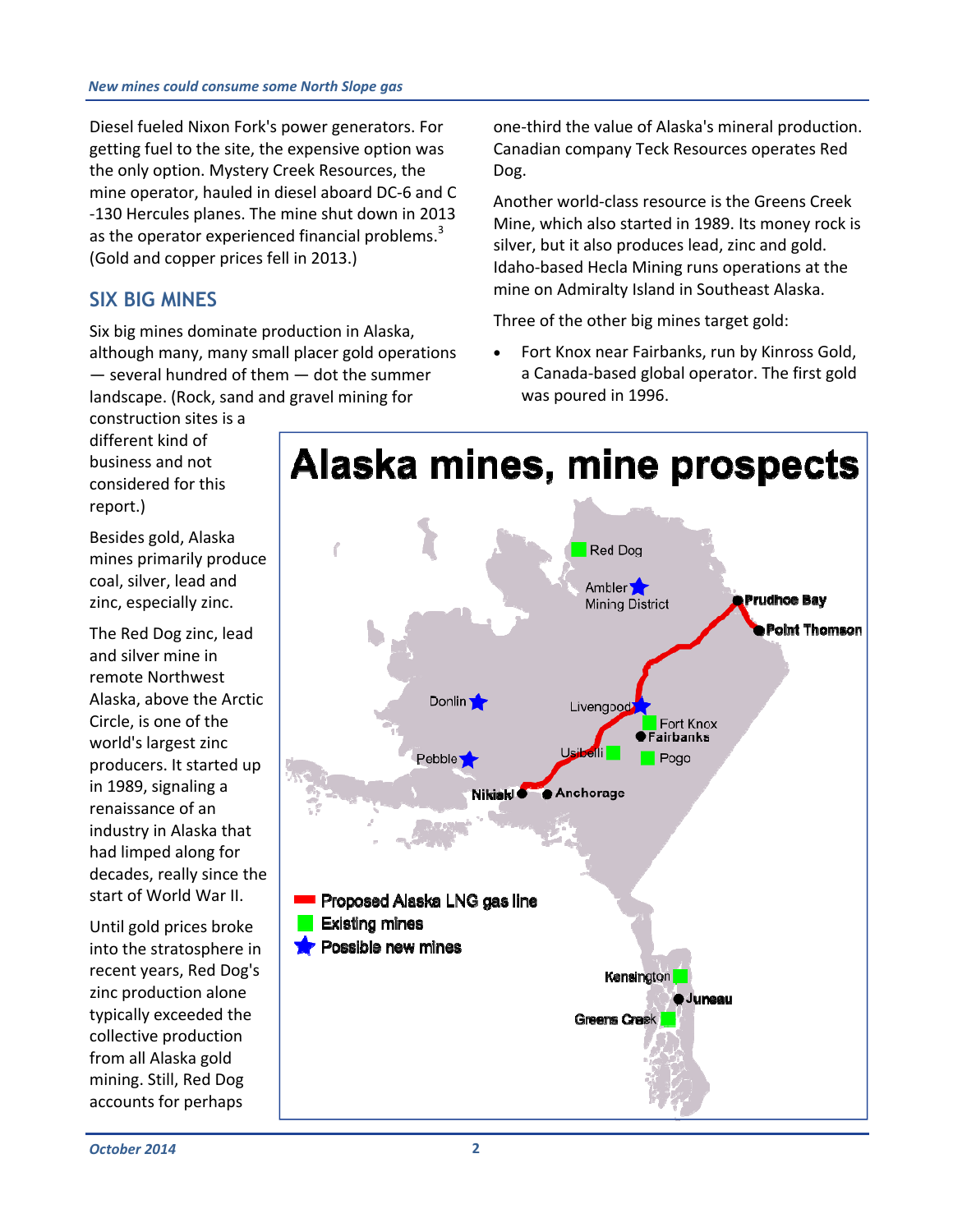

\* Excludes sand, gravel, rock, gemstones, small amount of copper

*Source: Alaska Division of Geological & Geophysical Surveys*

- Pogo, near Delta, about 100 miles southeast of Fairbanks, run by Japanese joint venture Sumitomo Metal Mining and Sumitomo Corp. Production started in 2006.
- Kensington near Juneau in Southeast, run by Idaho‐based Coeur d'Alene Mines. Production began in 2010.

The sixth big mine is the granddaddy, dating its birth to 1943, as most of Alaska's other mines were shutting down. Usibelli Coal Mine near Healy, in Interior Alaska, was started by an Alaskan entrepreneur, Emil Usibelli, and remains Alaskan owned.

The five other big mines export their production, and Usibelli exports some of its coal, too. Its core market, however, is six Interior Alaska power plants.

None of the six has talked publicly about tapping into the gas stream if the Alaska LNG project goes ahead. But the gas would available to the electrical power grid that Fort Knox, Pogo and Usibelli already plug into.

#### **HOPES FOR A BIG GOLD MINE**

Alaskans talk about several large potential mines, but just one is in late gestation.

Work on Donlin Gold's environmental impact statement is underway. $4$  A decision on whether to build the \$7 billion project 277 miles west of Anchorage might come in 2017 or thereabouts.

Donlin would be massive. Its initial production of 1.5 million ounces of gold a year would rank it among the world's largest gold mines, as big as the biggest producers in Indonesia, South Africa, Peru, Uzbekistan and Nevada.

Figuring out how to power Donlin has vexed developers for well over a decade. Finally, they've landed on a two‐pronged approach: diesel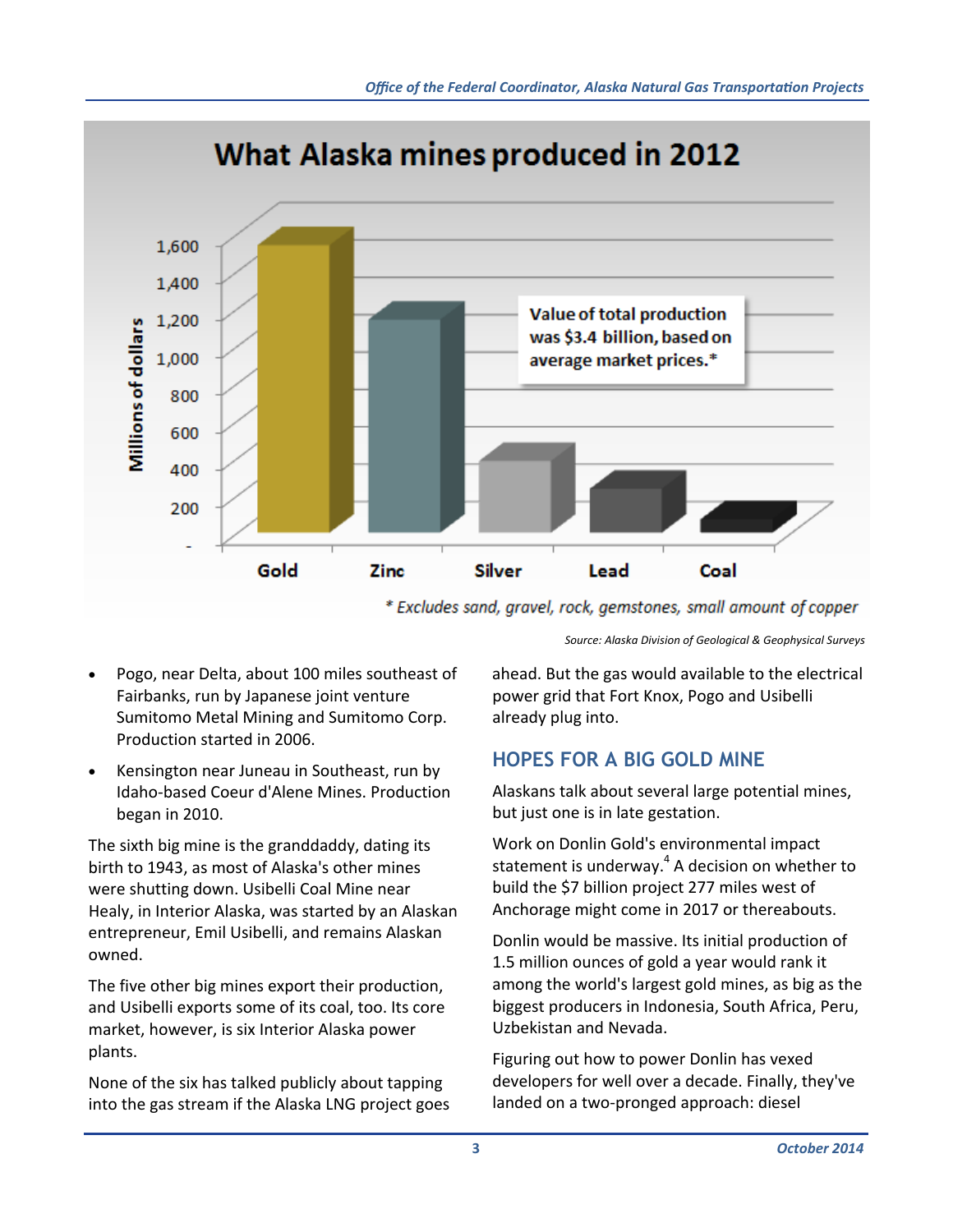delivered via a chain of hand‐offs from ocean to river to a newly built 30‐mile road, and natural gas via an approximately 315‐mile pipeline that would be the longest single gas line in Alaska, at least until Alaska LNG project goes ahead.

The developers are Barrick Gold, a Canada‐based global mining concern, and NovaGold Resources, a Canadian junior mining company whose main play is Donlin.

As conceived, Donlin would consume about 30 million to 35 million cubic feet of natural gas a day. The gas would fuel the mine's 227‐megawatt power plant. Waste heat from the plant would heat the mine's buildings. Diesel would fuel the heavy‐equipment and truck fleet, and be the power plant's back‐up fuel.

The gas pipeline would cost \$1.1 billion, the developers estimate. It would start at Cook Inlet,

## **Alaska's six big mines**

**Red Dog — zinc, lead, silver**

Started in 1989 north of Kotzebue in Northwest Alaska

**Greens Creek — silver, gold, zinc, lead** Started in 1989 on island west of Juneau in Southeast Alaska

**Fort Knox — gold** Started in 1996 near Fairbanks in Interior Alaska

**Pogo — gold** Started in 2006 near Delta in Interior Alaska

**Kensington — gold** Started in 2010 north of Juneau in Southeast Alaska

**Usibelli — coal** Started in 1943 near Healy in Interior Alaska

## Donlin Gold prospect in Western Alaska



*Source: URS*

**The proposed Donlin Gold Mine in Western Alaska would be a \$7 billion development that includes a \$1.1 billion, approximately 315-mile natural gas pipeline to the mine site.**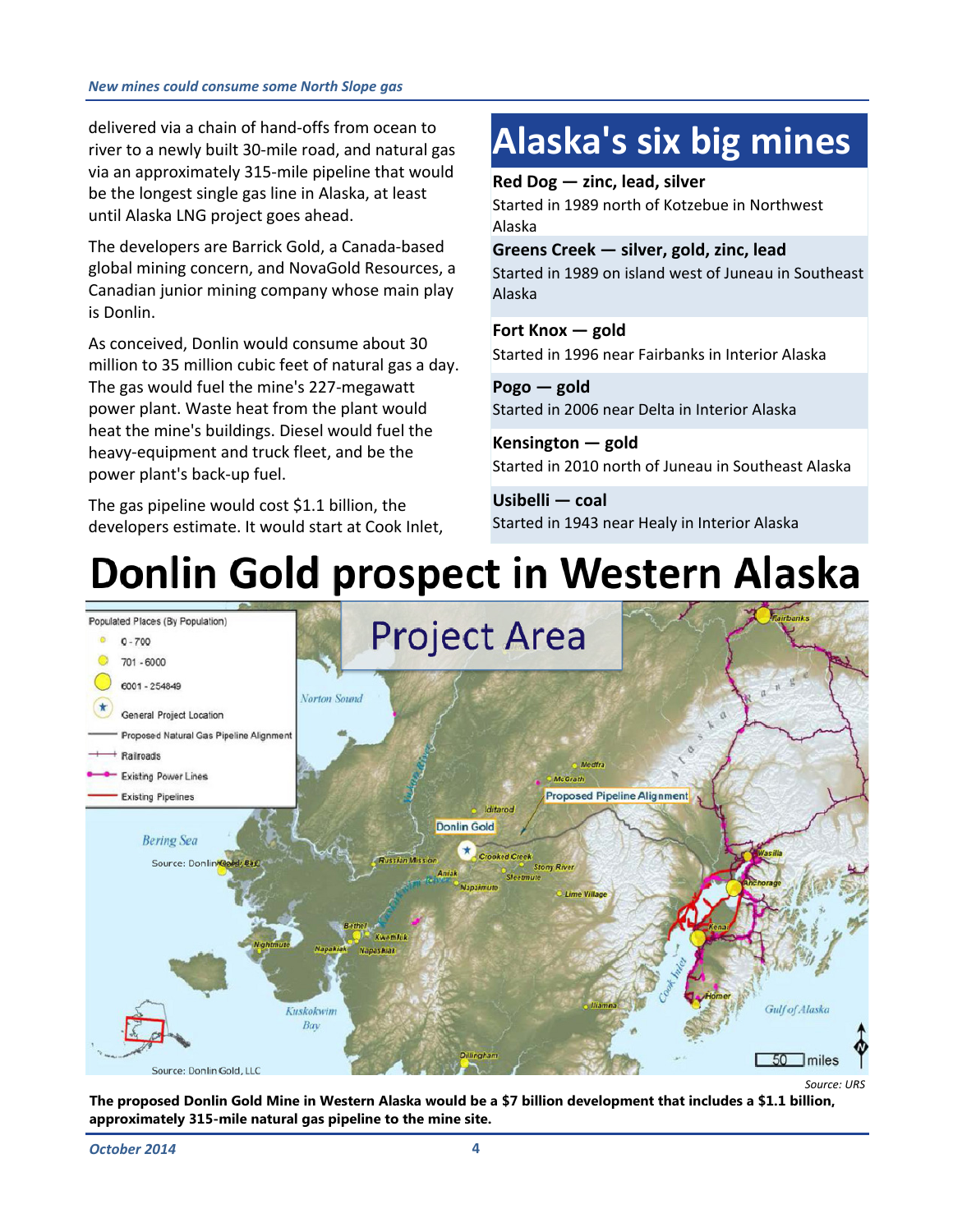



\* Excludes gas consumed in field operations or exported as LNG or fertilizer.

the source of the natural gas, cross a mountain range, eight major rivers and two active earthquake faults. The buried pipeline would need special engineering to traverse patches of discontinuous permafrost — to make sure it doesn't freeze unfrozen ground and thrust toward the surface, or thaw frozen soil and sag. Either scenario could cause the line to rupture.

Should Donlin get built and North Slope gas become available, the mine very well could consume some of the gas, taking a feed from the line near Cook Inlet. Another option for Donlin could be to buy gas from Cook Inlet fields. But gas production marketed from the inlet's aging fields — some of which date back 50 years — peaked in 2001 and has plunged since. Regional utilities are assured of supplies through at least 2019, and explorers are looking for and could find new supplies. Donlin's earliest start‐up date might be 2020.

*Sources: Alaska Division of Oil & Gas; U.S. Energy InformaƟon AdministraƟon*

Regardless of the gas source, the Donlin EIS assumes gas from somewhere will come in via pipeline.

Over more than a decade, Donlin developers considered many alternatives instead of piping gas to the site for power generation.<sup>5</sup> These included producing coal‐bed methane nearby, combining diesel generators with wind turbines, small nuclear systems, and buying electricity someone else produces and stringing transmission lines across hundreds of miles of wilderness. The other options looked more expensive, less reliable or environmentally trickier — in some cases all three.

Two comparisons might help put the scale of Donlin's gas needs in perspective for those who can't easily grasp megawatts and cubic feet.

As one of the world's largest gold mines, Donlin's power needs would not be small. Its 227‐ megawatt power plant would give it the capacity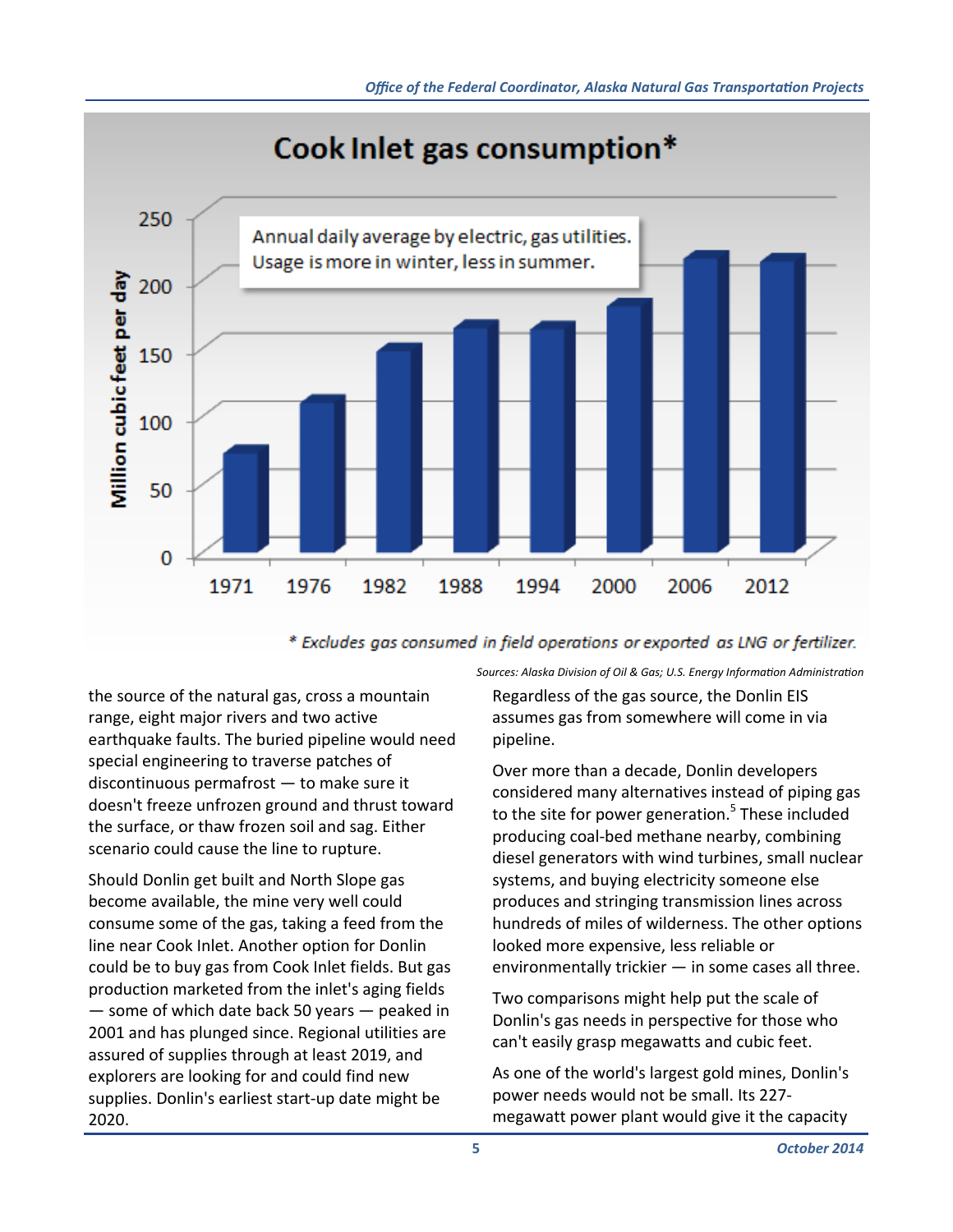to produce a bit less electricity than Golden Valley Electric, which serves nearly 100,000 residents of the Fairbanks region. Donlin likely would produce much less power than its generating capacity, as is true for almost all electric utilities. Its average running load would be an estimated 153 megawatts.

The 30 million cubic feet a day of natural gas that Donlin would need for its power plant is roughly one‐third the volume the rest of Alaska's electric utilities burn on a typical day. Add in utilities that pipe gas to home and business furnaces for heat demand, and Alaska burns about 200 million cubic feet of gas a day on average. So Donlin could raise Alaska demand by perhaps 15 percent or so.

But the Alaska LNG project is so big that even if Donlin got all of its gas from the North Slope, it would consume only about 1 percent of the daily flow that would leave Prudhoe Bay for market.

#### **OTHER POSSIBLE MINES**

The Alaska business community likes to talk about three other mining prospects that could tap the Alaska LNG gas stream: the Pebble copper‐gold play, Livengood gold and the Ambler mining district.

All of these prospects are less certain of development than Donlin.

*Pebble*. Pebble would be to Donlin what a mountain is to a mesa. It would be bigger than even the Red Dog zinc and lead mine in Alaska's Northwest Arctic.

Where Donlin boasts an estimated 40 million ounces of gold in its reserves, Pebble hosts an estimated 107 million ounces of gold. And gold isn't Pebble's No. 1 prize. Copper is. An estimated 80 billion pounds of it. Pebble also holds molybdenum (used in making steel), rhenium (used in jet engines) and palladium (used in automobile emissions controls).

Pebble, if it's developed, would need a power plant perhaps twice the size of Donlin's — Pebble's development plan is still a work in progress, so it's unclear at this point what the mine's specs would be. The developer — Canadian junior mining company Northern Dynasty Minerals — hopes to use natural gas at the mine site, whether from Cook Inlet or the North Slope. One early assessment, from 2011, estimated the mine would need 50 million cubic feet of gas per day.

Financing such a massive development is one high hurdle for Pebble. Two others are political and environmental. The deposit lies amid headwaters of two of the five river systems that comprise the Bristol Bay watershed — which supports the world's largest wild sockeye‐salmon commercial fishery. The region also hosts subsistence fishing and high‐end sports fishing lodges. Opposition to development is organized, entrenched and vocal.

Atop this, in 2014 the Environmental Protection Agency proposed to protect the Bristol Bay fisheries by restricting mining in the region under its Clean Water Act powers.<sup>6</sup> A final decision is pending.

*Livengood*. The Livengood prospect has one advantage over all the others: location. It's on the Alaska road system, about 70 miles northwest of Fairbanks.

Although Alaska LNG's proposed 800‐mile pipeline would pass Livengood, the mine's 2013 feasibility study doesn't envision tapping the gas stream directly.

Rather, the developer, International Tower Hill Mines, a junior Canadian mining company, sees the Fairbanks electric utility boosting its power supply, perhaps with a gas‐fired turbine at a generating plant outside Fairbanks, while the mining company builds a 50‐mile, 239‐kilovolt transmission line to the mine site. All in all, a \$129 million project. The annual power bill would run about \$113 million, about one‐third of the mine's operating costs.

International Tower Hill Mines estimates the Livengood gold resource at about 20 million ounces — "measured, indicated and inferred," in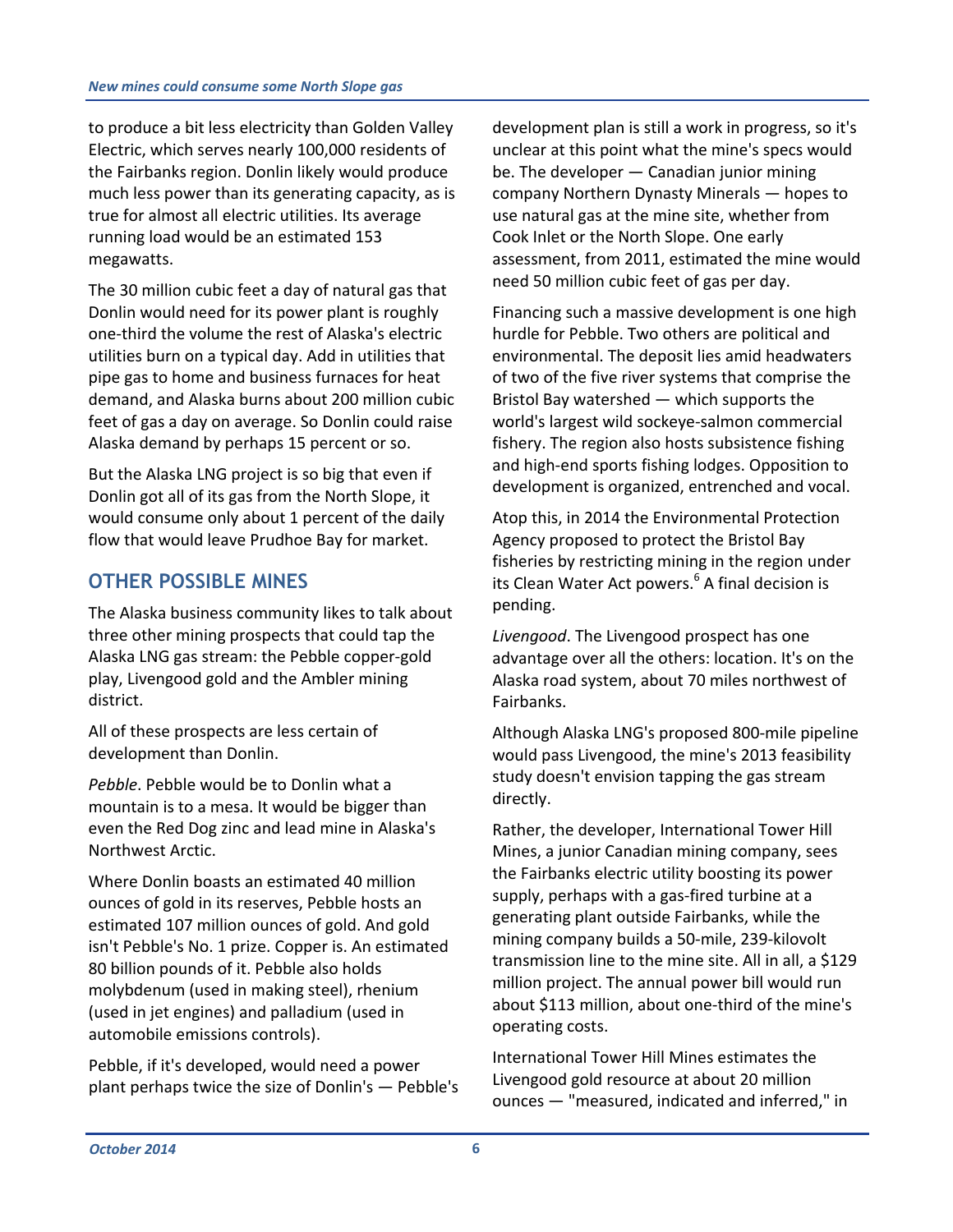the industry's language. That's about half the size of Donlin's, but sizable nonetheless.

Livengood would produce nearly 600,000 ounces of gold a year for 14 years, making it one of the world's more substantial gold mines.

But the project is stalled. The 2013 feasibility study concluded each ounce would cost \$1,474 to produce. Gold was last above that price in early 2013. It averaged about \$1,250 an ounce in the first nine months of 2014.

Management currently is "open to strategic alliance, while considering all appropriate financing options," according to a recent presentation.<sup>7</sup>

*Ambler mining district*. For several years, the state has discussed building a road to the Ambler district to jump‐start mining there.

Ambler is remote, on the Brooks Range flanks in northern Alaska. It's just above the Arctic Circle. The coast is far away. The nearest road is far away.

To create access, the state has drawn plans to punch a spur from that nearest road — the Dalton Highway, a two‐lane north‐south supply artery to North Slope oil fields. A state agency, the Alaska Industrial Development and Export Authority, has taken plans for a \$500 million, 216‐mile, one‐lane toll road<sup>8</sup> to Alaska Native groups and local communities in advance of pursuing federal permitting, including an environmental impact statement. Some groups support the plan; some oppose it.

The Ambler road is modeled after a late‐1980s 52‐ mile toll road and port the state built to help the Red Dog mine. That road is widely regarded within Alaska as a smart use of state resources — it's even made money for the state.

What would be at the end of the 216‐mile road to the Ambler district?

Geologists believe the area is rich in copper, zinc, gold and other minerals.

AIDEA officials like to talk about a variety of companies probing Ambler's prospects, but really

### **PotenƟal Alaska mines**

| <b>Donlin</b>     |                                                                                            |
|-------------------|--------------------------------------------------------------------------------------------|
| Location          | Western Alaska near Kuskokwim<br>River, 277 miles west of Anchorage                        |
| <b>Resource</b>   | Gold                                                                                       |
| <b>Status</b>     | In permitting, environmental impact<br>statement underway; development<br>decision pending |
| <b>Developers</b> | Barrick Gold, NovaGold Resources                                                           |
| Website           | donlingold.com                                                                             |
|                   |                                                                                            |
| <b>Pebble</b>     |                                                                                            |

| -----            |                                               |
|------------------|-----------------------------------------------|
| Location         | Southwest Alaska, 200 miles from<br>Anchorage |
| <b>Resources</b> | Copper, gold, molybdenum                      |
| <b>Status</b>    | Pre-development, pre-permitting               |
| <b>Developer</b> | Northern Dynasty Minerals                     |
| <b>Website</b>   | pebblepartnership.com                         |

#### **Livengood**

| Location         | Interior Alaska, 70 miles northwest of<br>Fairbanks |
|------------------|-----------------------------------------------------|
| <b>Resource</b>  | Gold                                                |
| <b>Status</b>    | Early feasibility, pre-development                  |
| <b>Developer</b> | <b>International Tower Hill Mines</b>               |
| <b>Website</b>   | ithmines.com                                        |

#### **Ambler district**

| Location         | Northern Alaska, about 300 miles<br>northwest of Fairbanks and 200 miles<br>west of Dalton Highway. |
|------------------|-----------------------------------------------------------------------------------------------------|
| <b>Resources</b> | Copper, zinc, lead, gold, silver                                                                    |
| <b>Status</b>    | <b>Exploration underway</b>                                                                         |
| <b>Explorers</b> | NovaCopper, among others                                                                            |
| <b>Website</b>   | novacopper.com                                                                                      |

*Source: Office of the Federal Coordinator research*

only one is talking with a lot of bravado.

NovaCopper, a Canada‐based junior mining company, has rights to a variety of public and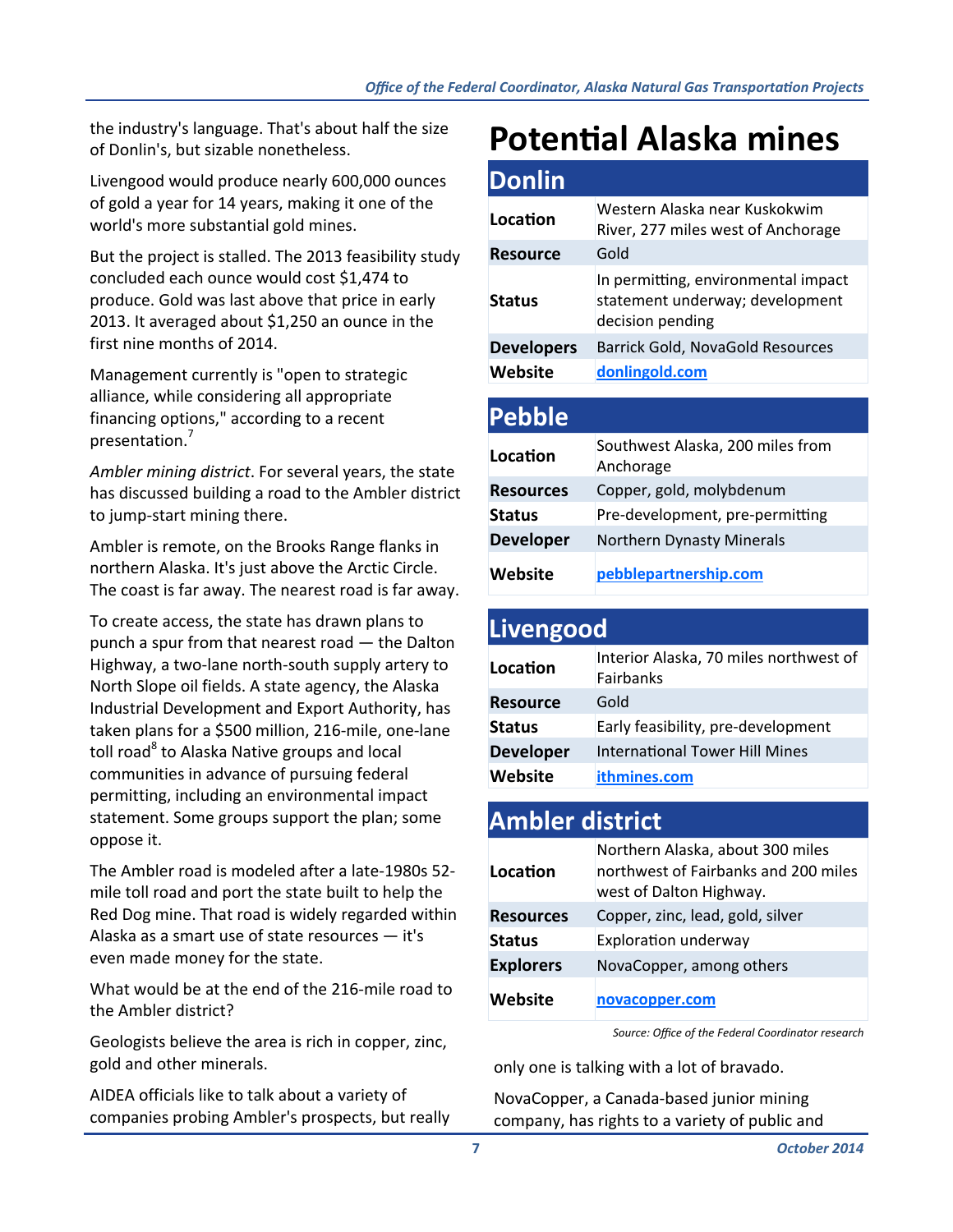private mining claims in the large district and is focused on two — one called Arctic and the other called Bornite.

Its 2013 "preliminary economic assessment" outlines a \$718 million development that would mine copper, zinc, lead, silver and gold and make lots of money, according to the company's 2013 annual report. The estimate "includes inferred mineral resources that are considered too speculative geologically to have the economic considerations applied to them that would enable them to be categorized as mineral reserves." Translation: A lot more exploration is needed to prove up the mineral reserves.

In August 2014, the company issued a press release noting it "expects to be a consumer of LNG" from a small‐scale state‐led project to truck LNG to Fairbanks from a small plant that would be built on the North Slope.<sup>9</sup> That assumes the AIDEA toll road to Ambler gets built. The road also would be how the mine would get its production to market.

State officials have talked about the Sun and Smucker prospects in the Ambler district, too. A Canadian junior called Andover Mining Corp. has rights to those.

In early 2014, Andover went bankrupt after failing to work out a reorganization plan with its creditors.

#### **A GOLDEN LEGACY**

Commercial mining in Alaska dates almost to when the United States acquired the territory from Russia in 1867.

Far‐north mining became a new pathway for American migration in the late 19th century as the east‐west frontier ran out at the Pacific coast and a few of the most adventurous, avaricious and optimistic shifted their course northward. Mining was a key catalyst for industrial development during Alaska's first 70 years as a U.S. territory.

Into northland lore strode such miners as Joe Juneau (Southeast), Skookum Jim (Klondike), Felix Pedro (Fairbanks) and the three lucky Swedes (Nome).

The early decades involved mostly small‐scale stuff, except for some larger gold discoveries near the state capital of Juneau.

The big event  $-$  the Klondike gold rush in 1898  $$ actually happened just across the border in Canada's Yukon. But aftershocks were felt across Alaska as hordes of dreamers the Klondike drew, and others, found gold elsewhere — in beach sands near Cape Nome on the Alaska's west coast, near Chena Slough in the territory's Interior, and so on.

Gold wasn't the only treasure unearthed. $^{10}$  A network of mines at Kennecott running from 1911 to 1938 produced a bonanza of copper. Coal mining began in 1917. Mercury mining near Sleetmute. Marble quarried on Prince of Wales Island. Tin on the Seward Peninsula. Platinum at the fabulously named site of Goodnews Bay.

Gold was Alaska mining's bedrock business, but World War II blasted that industry apart. A federal order shut down gold mines as not critical to the war effort. Most big operations never restarted. The industry hobbled forward on mostly small placer operations until the big Fort Knox open‐pit mine started in the mid‐1990s. Two large underground mines since have opened as well, cashing in on higher gold prices.

The copper, mercury, marble, tin and platinum mining are long gone.

But mining's aura glows over Alaska like the aurora. Riding a sternwheeler on the Chena River in Fairbanks, the "Golden Heart City," visiting a gold dredge site and panning for gold remain popular draws for package tourists today.

#### **LONG ANTICIPATED SIDE EFFECT**

The Alaska mining industry's ether has vibrated through the years with the possibility that North Slope gas would flow to market.

In the 1970s, the thinking was that roads built for a gas pipeline project would break new ground for the mining industry.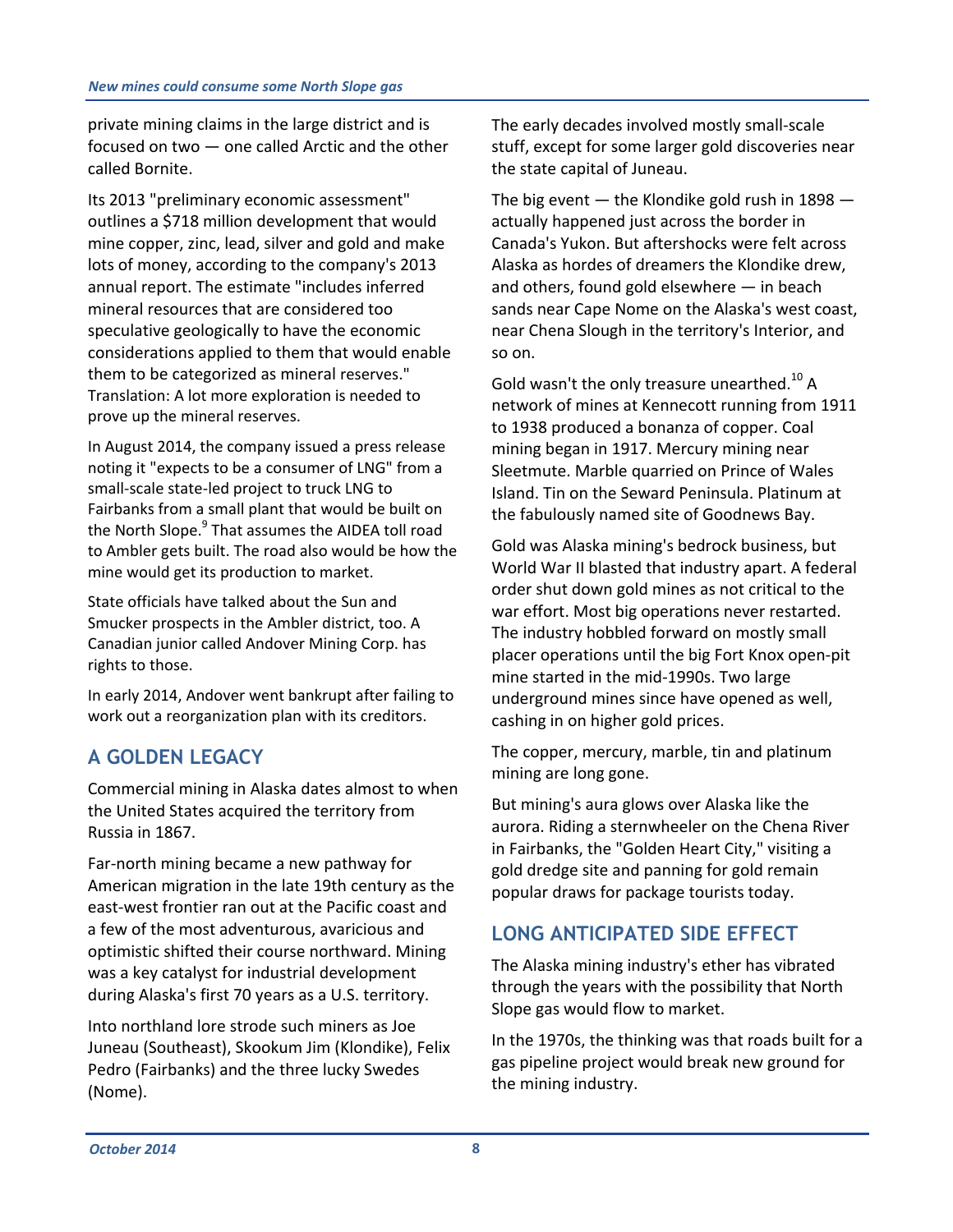

*Source: Alaska Division of Geological & Geophysical Surveys*

"Mining could be expected to grow somewhat because of the increased access to mineral rich areas," said a 1976 environmental impact statement for two pipeline projects under consideration then. $^{11}$  Neither was built.

In the early 2000s, Alaska's governor formed a Natural Gas Policy Council to figure out how to get North Slope gas to market. A University of Alaska Fairbanks geological engineering professor testified about what a gas pipeline could do for the mining industry.

Alaska has 15 major "mineral occurrences" near the gas pipeline corridor through Interior Alaska, he said. The 50 percent probability gross value of these minerals is \$157 billion.

The new mines could employ as many as 20,000 people, the governor's council reported.<sup>12</sup> "The economic and employment impact of developing these mineral resources could exceed that of

Prudhoe Bay." Gas from the pipeline could help address the largest single cost of mining — energy, the council said.

In 2011, the project plan for a smaller‐scale state‐ backed North Slope gas pipeline serving Alaska also cited the benefits for mining: "The project has the potential to stimulate existing industries and encourage new industrial activities, including mining. $13$ 

#### **GUESSING GAS DEMAND**

Alaska's current natural gas demand — outside of oil‐field operations — averages about 200 million cubic feet a day for power generation and heat.

Looking at the mining prospects and counting cubic feet, the industry could boost that statewide total maybe 15 to 50 percent. Though 50 percent would mean everything goes well. And 0 percent is also a real possibility.